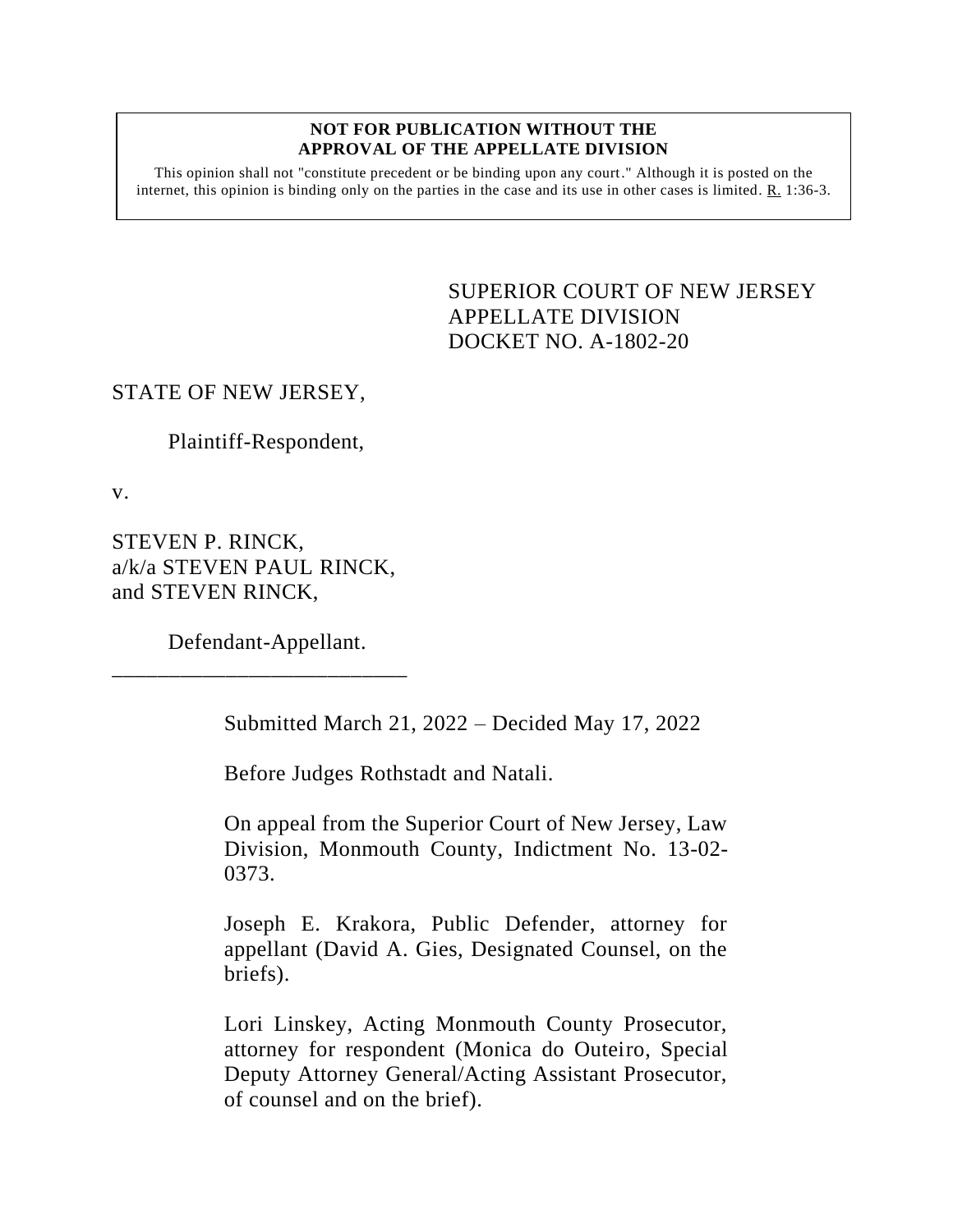#### PER CURIAM

Defendant Steven P. Rinck appeals from the June 1, 2020 denial of his first petition for post-conviction relief (PCR) without an evidentiary hearing. As we explained in our earlier opinion affirming defendant's conviction, a jury convicted defendant, "a former police confidential informant . . . of kidnapping, robbery and other crimes he committed while posing as a law enforcement officer and threatening two of his victims at gunpoint." State v. Rinck (Rinck I), No. A-3708-15 (App. Div. July 23, 2018) (slip op. at 2). We also noted that defendant was sentenced to "an aggregate extended-term sentence of twenty years, subject to a No Early Release Act . . . , N.J.S.A. 2C:43-7.2, eighty-five percent period of parole ineligibility." Ibid. Thereafter, on March 8, 2019, the Supreme Court denied defendant's petition for certification. State v. Rinck, 237 N.J. 166 (2019).

The facts leading to defendant's conviction are well known to the parties and are set forth in detail in our earlier opinion. For our present purposes, we do not need to repeat them here. See Rinck I, slip op. at 2-12.

On April 5, 2019, defendant filed a pro se petition for PCR. In a subsequently filed amended petition, defendant asserted the reasons supporting his petition. Specifically, he raised claims of ineffective assistance of trial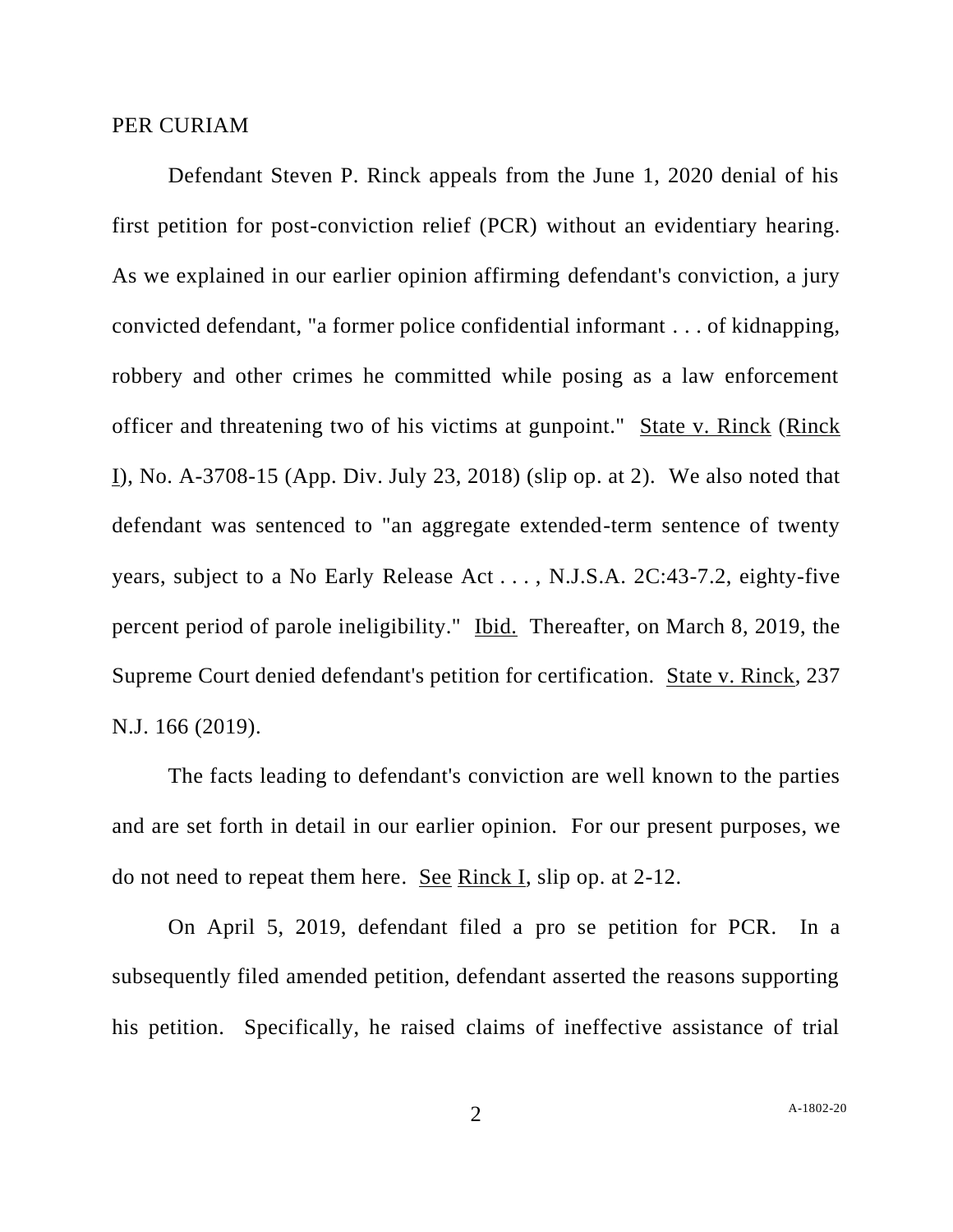counsel on the grounds that counsel failed to investigate the possibility of a diminished capacity defense, failed to "object to evidence and allowed hearsay statements . . . into evidence," and failed to "relay"<sup>1</sup> a plea offer under which the State would recommend a ten-year sentence and which defendant allegedly would have accepted. Notably, defendant asserted these claims in a conclusory manner and did not certify any facts or include any exhibits in support of his claims.

On April 5, 2020, Judge Ellen Torregrossa-O'Connor considered the parties' arguments on defendant's petition. On June 1, 2020, the judge issued an order denying relief, stating her reasons in a comprehensive sixty-two-page written decision.

In her decision, after reviewing the history of this case in detail and defendant's assertions on PCR, the judge first determined defendant was not procedurally barred from raising his PCR claim on his first petition because, although the allegations were "known to [defendant] during his direct appeal,"

<sup>&</sup>lt;sup>1</sup> During oral arguments on his PCR petition, PCR counsel clarified, "clearly a plea was communicated, . . . there[ was] no question that there was discussion about a ten-year plea. The problem [was] what was communicated to [defendant] and what he understood. And I think that [defendant's trial counsel] gave him an overly optimistic viewpoint of what would happen at trial and/or appeal."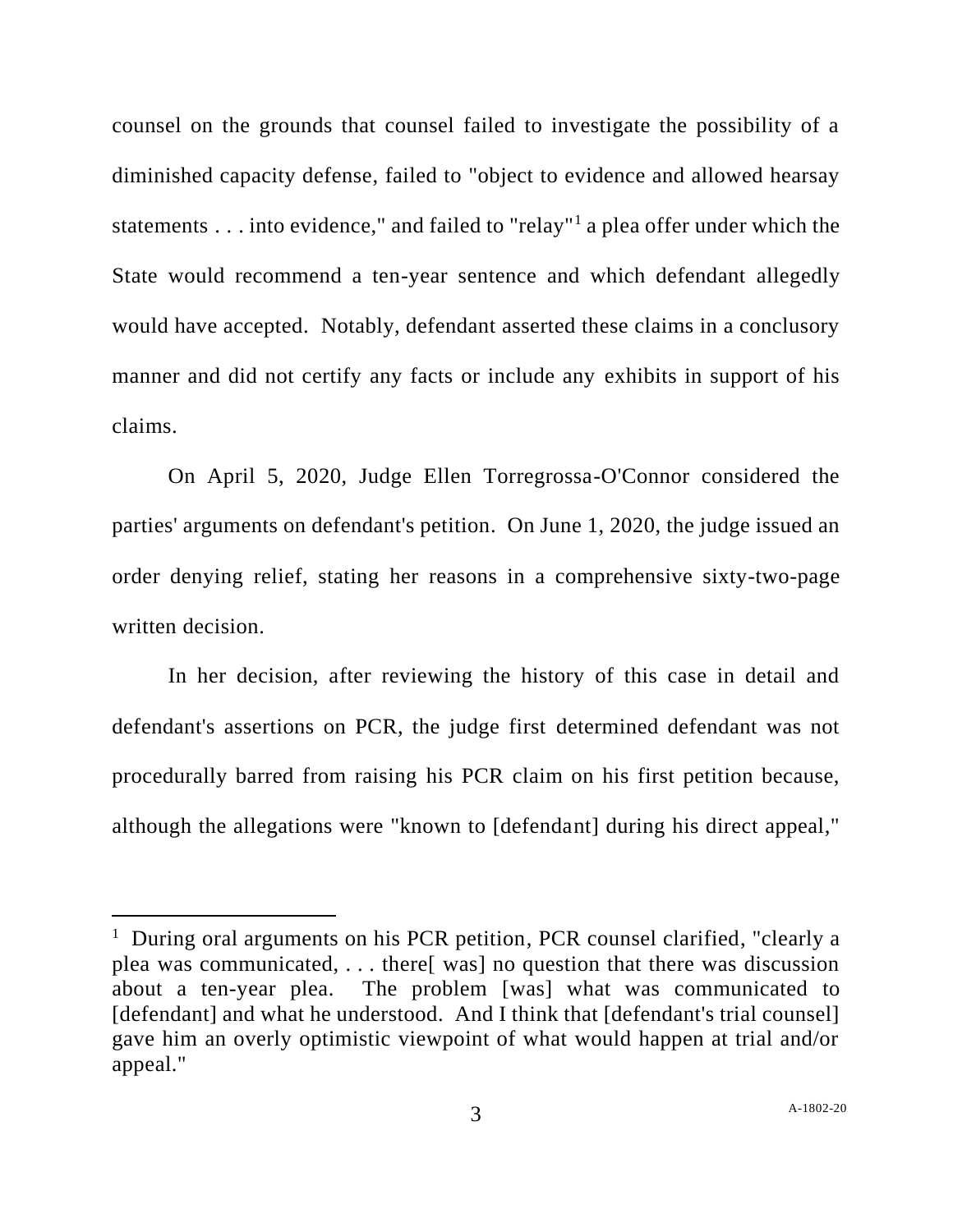it "would not have been suitable for a determination based solely upon the trial record" since the claim required "facts and information beyond that which can be derived from a record."

Turning to the merits of his claims, the judge observed defendant's "greatest deficiency" was "the absolute absence of certified facts and information to support [his] petition," and the judge determined that, viewing the facts in a light most favorable to the defendant, the record was "antithetical" to his claims.

As to claims his trial counsel was ineffective in failing to communicate a plea, according to the judge, defendant did not provide any evidence, certification, or specificity in support of that claim; and the transcript of the December 2, 2015 pretrial conference demonstrated, through defendant's own testimony, that trial counsel communicated the plea offer and that defendant understood the plea offer and his sentencing exposure. As for any claim that trial counsel miscommunicated the plea offer by overestimating defendant's likeliness of success at trial or on appeal, the judge determined defendant again did not support that claim with any exhibits, certifications, or affidavits containing anything to suggest counsel gave inaccurate advice.

4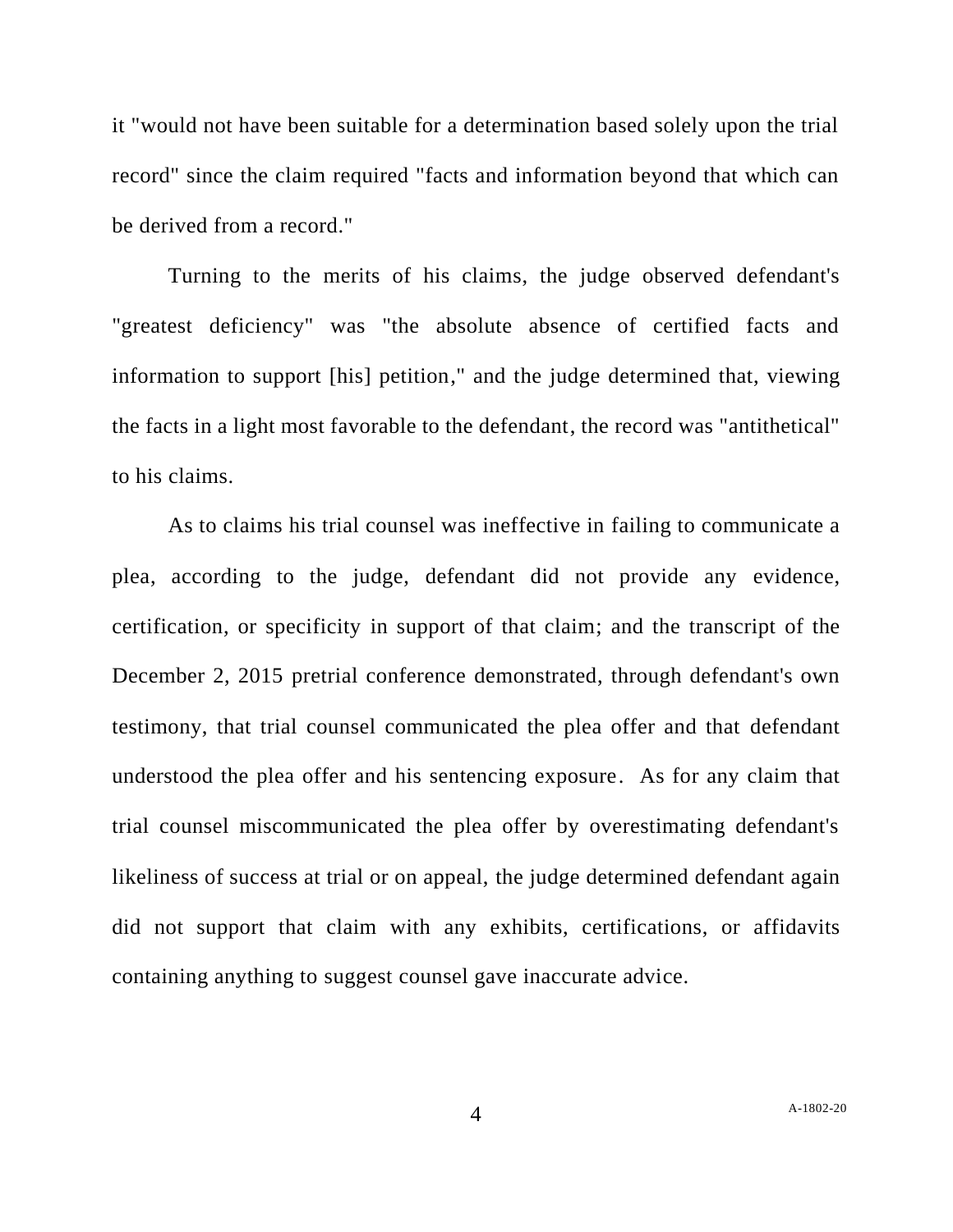Moreover, regarding claims his trial counsel failed to investigate a possible diminished capacity defense, the judge determined the transcript of the December 8, 2015 pretrial conference demonstrated there was no indication before the police report revealed such that a diminished capacity defense was available, and, after counsel was put on notice, he determined not to pursue a diminished capacity defense only after conferring with defendant. Again, the judge noted, defendant did not provide any support to suggest counsel's decision to proceed to trial fell short of "the objective standard of reasonableness for trial counsel in this situation." Further, according to the judge, nothing in defendant's petition or the record, including defendant's mental health history referenced in his presentence report, supported that a diminished capacity defense would have been a viable defense.

Finally, the judge cited to Rule  $3:22-10(e)(2)$  and noted, "[t]o grant an evidentiary hearing . . . would violate the prohibition on evidentiary hearings for 'vague, conclusory, and speculative' allegations." According to the judge, defendant "failed to make a prima facie claim that counsel was deficient," so he was not entitled to an evidentiary hearing. This appeal followed.

On appeal, defendant argues the following points: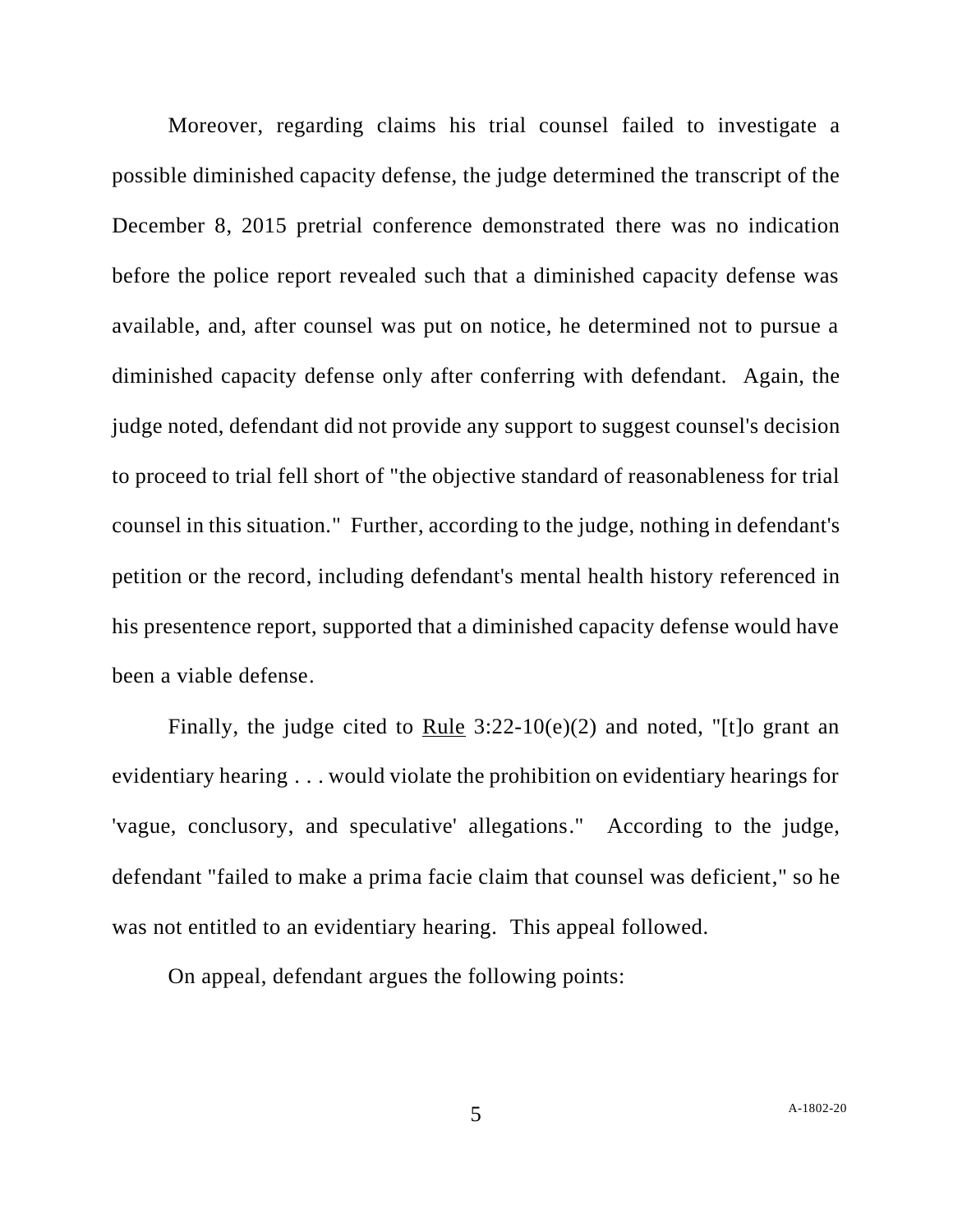# POINT I

THE RECORD REQUIRES DEVELOPMENT THROUGH AN EVIDENTIARY HEARING IN ORDER TO RESOLVE DEFENDANT'S INEFFECTIVE ASSISTANCE OF COUNSEL CLAIM INVOLVING THE FAILURE TO INVESTIGATE A POSSIBLE DIMINISHED CAPACITY DEFENSE.

# POINT II

THE RECORD REQUIRES DEVELOPMENT THROUGH AN EVIDENTIARY HEARING IN ORDER TO RESOLVE DEFENDANT'S INEFFECTIVE ASSISTANCE OF COUNSEL CLAIM INVOLVING HIS DECISION TO PLEAD NOT GUILTY.

# POINT III

DEFENDANT'S APPELLATE COUNSEL DID NOT ADDRESS HIS TRIAL ATTORNEY'S FAILURE TO INVESTIGATE THE POSSIBILITY OF A DIMINISHED CAPACITY DEFENSE. (NOT RAISED BELOW).

We are unpersuaded by defendant's contentions. First, as to defendant's argument about appellate counsel, we conclude it is not properly before this court as defendant never raised any issue about appellate counsel in his PCR petition. For that reason, we do not consider that claim. See State v. Witt, 223 N.J. 409, 419 (2015) ("For sound jurisprudential reasons, with few exceptions, 'our appellate courts will decline to consider questions or issues not properly